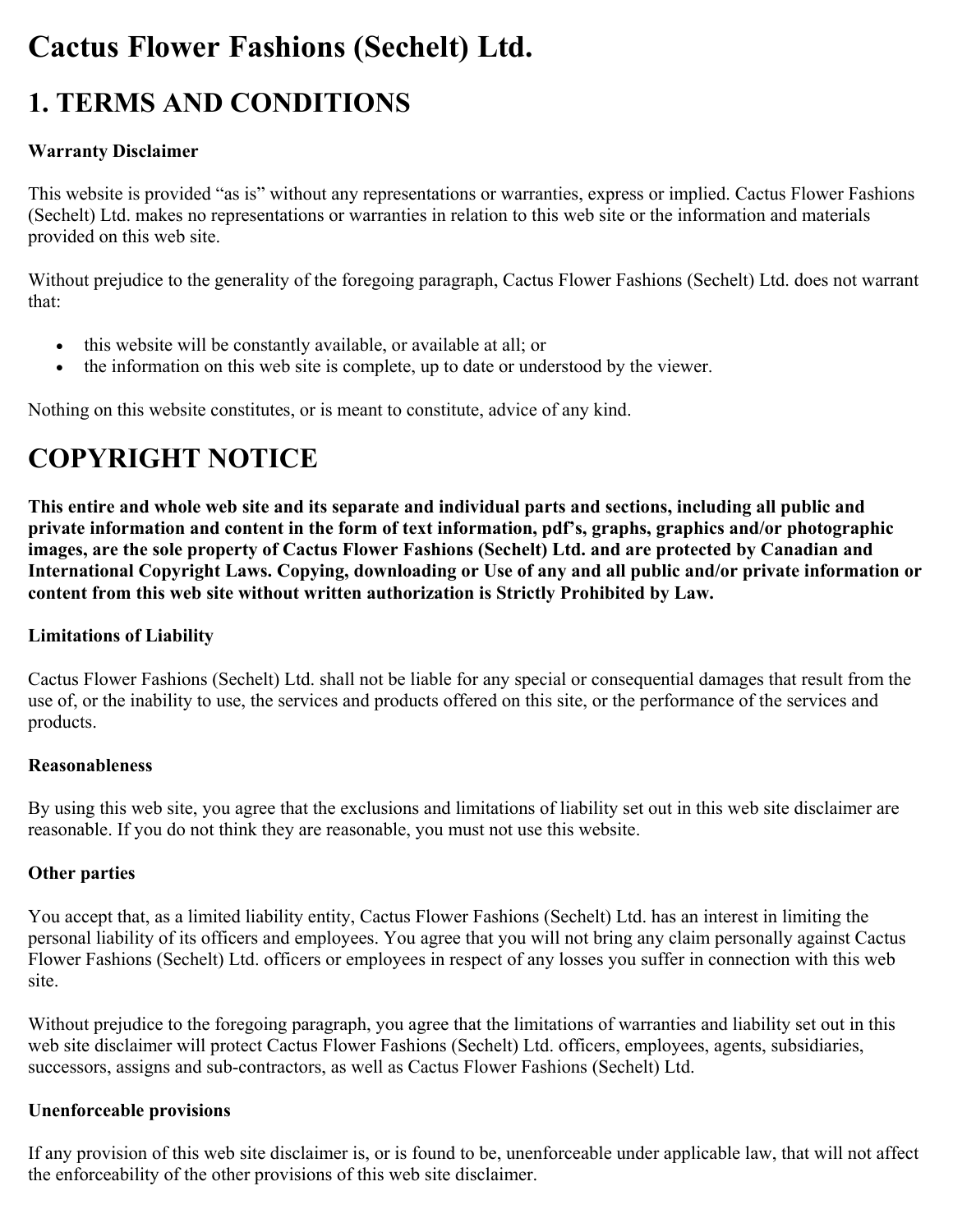# **2. PRIVACY POLICY STATEMENT**

Your privacy is important to Cactus Flower Fashions (Sechelt) Ltd. This privacy statement provides information about the personal information that Cactus Flower Fashions (Sechelt) Ltd. collects, and the ways in which Cactus Flower Fashions (Sechelt) Ltd. uses that personal information.

#### **Personal information collection**

Cactus Flower Fashions (Sechelt) Ltd. may collect and use the following kinds of personal information:

- information about your use of this website
- information that you provide for the purpose of registering with the website
- information about transactions carried out over this website
- any other information that you send to Cactus Flower Fashions (Sechelt) Ltd.

### **Using personal information**

Cactus Flower Fashions (Sechelt) Ltd. may use your personal information to:

- administer this website
- improve this website
- enable your access to and use of the website services
- send to you products that you purchase
- supply to you services that you purchase
- send you statements and invoices
- process transactions from you
- send you marketing communications
- improve customer service

Cactus Flower Fashions (Sechelt) Ltd. will not sell, trade or otherwise transfer to outside parties your personally identifiable information. This does not include trusted third parties who assist us in operating this website, conducting their business, or servicing you, so long as these parties agree to keep this information confidential.

In addition to the disclosures reasonably necessary for the purposes identified elsewhere above, Cactus Flower Fashions (Sechelt) Ltd. may disclose your personal information to the extent that it is required to do so by law, in connection with any legal proceedings or prospective legal proceedings, and in order to establish, exercise or defend its legal rights.

# **Securing your data**

Cactus Flower Fashions (Sechelt) Ltd. will take reasonable technical and organizational precautions to prevent the loss, misuse or alteration of your personal information.

Information relating to electronic transactions entered into via this website will be protected by encryption technology.

# **Updating this statement**

Cactus Flower Fashions (Sechelt) Ltd. may update this privacy policy by posting a new version on this website. No notification of changes will be provided other than updated postings on this web site. It is the sole responsibility of the viewer/user of this web site to check this page occasionally to ensure you are familiar with any changes.

#### **Other web sites**

This web site contains links to other web sites.